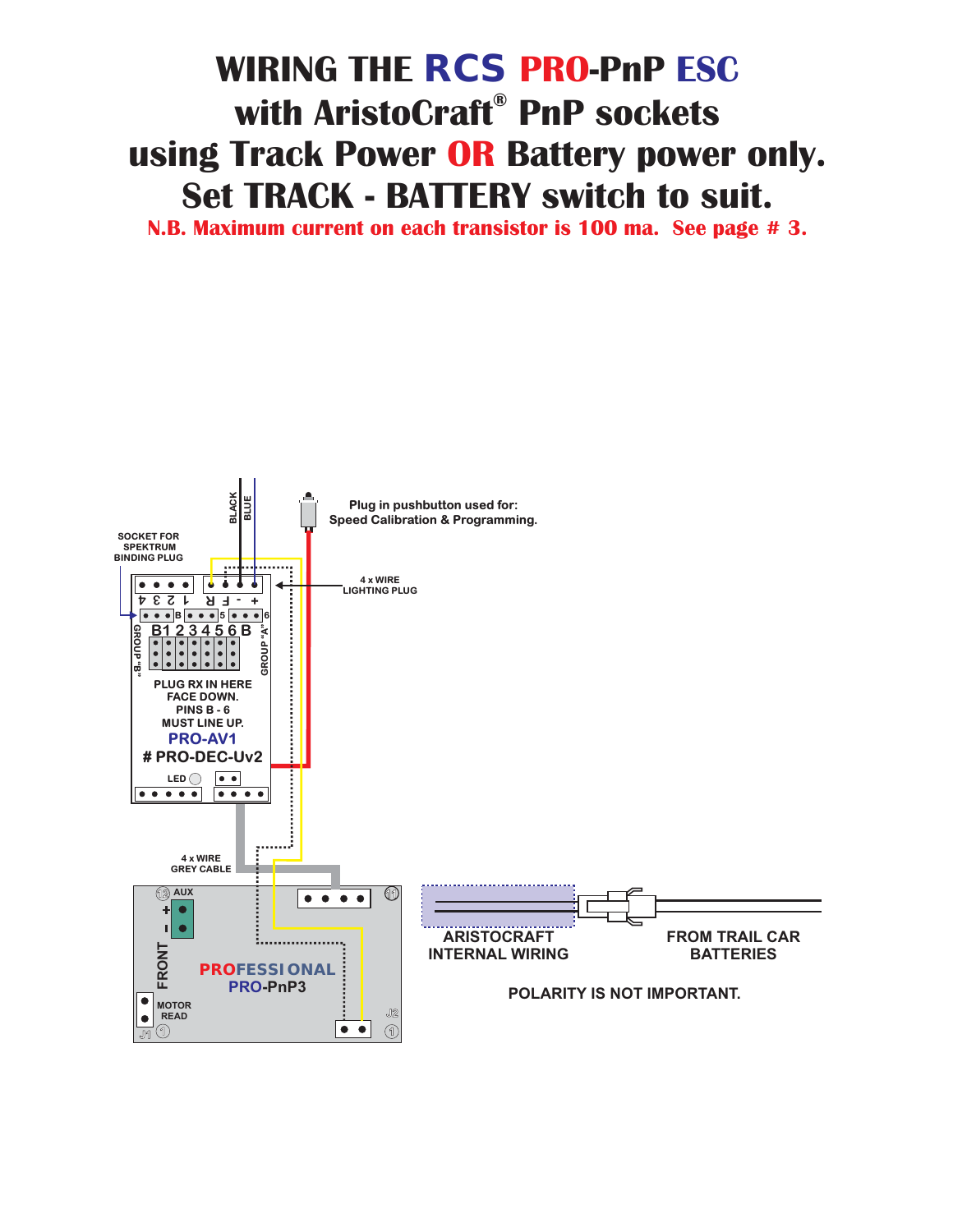## **WIRING THE**  $\mathsf{RCS}$  **<b>PRO-PnP ESC**<br>with AristoCraft® PnP sockets **using Track Power AND Battery back up using Track Power Battery back up Set TRACK - BATTERY switch to TRACK.**

**N.B. Maximum current on each transistor is 100 ma. See page #3. N.B. Maximum current on each transistor is 100 ma. See page # 3.**